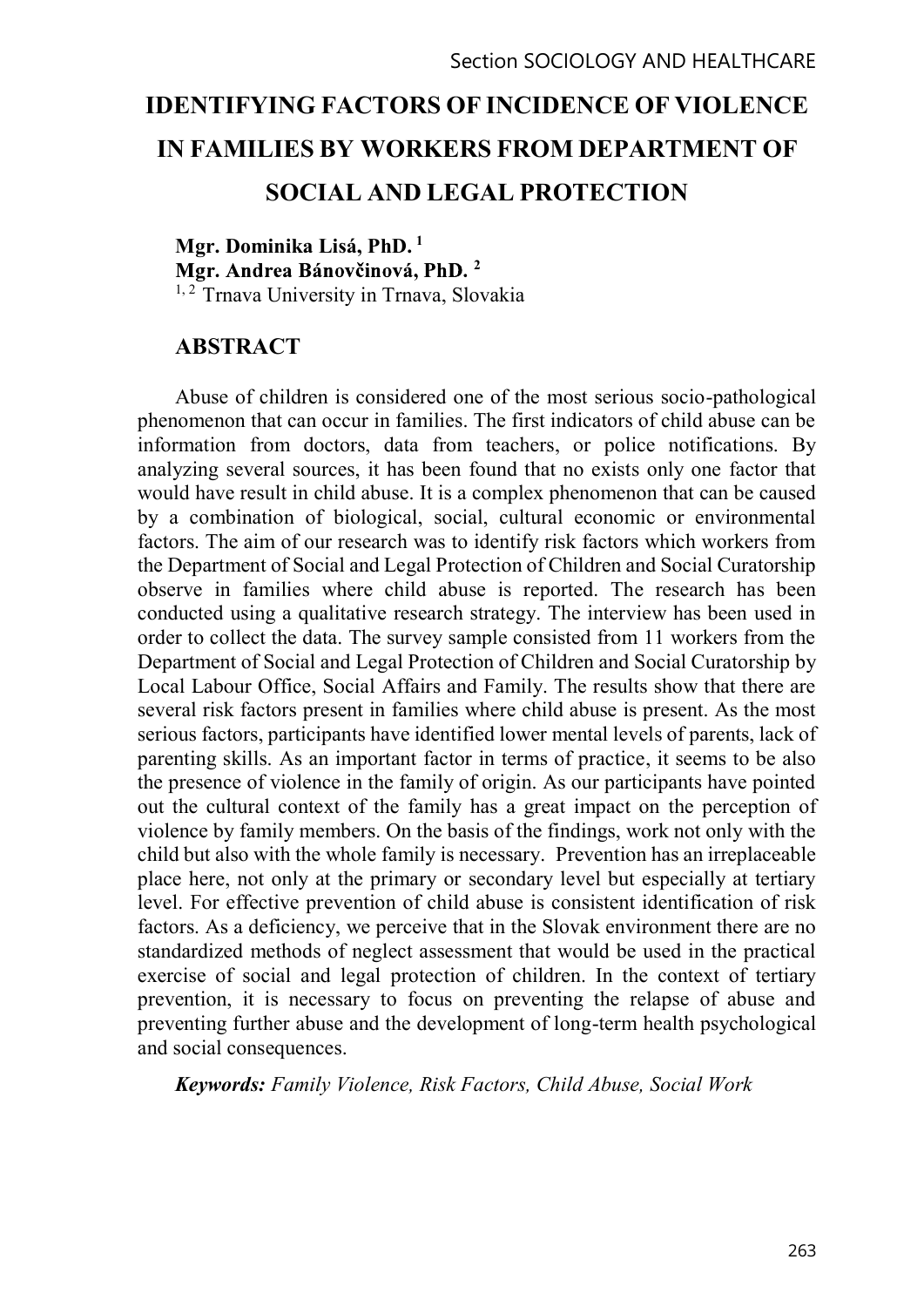# INTRODUCTION

Child abuse we can define as the harming, ill-treatment, abuse, neglect of any child or young person. It includes: emotional abuse, neglect, physical and sexual abuse. It is not just one smack or one occasional incident. Domestic violence is repeated victimization, long-term violence and abuse. The victim is exposed to violence again and again because there is a close relationship between her and the perpetrator [1]. For domestic violence are characteristic following signs:

- $\bullet$ violence takes place in private between close people
- proving power,  $\bullet$
- has the character of a cycle that is repeated for a long time  $\bullet$
- has an escalating character  $\bullet$
- has diverse grades and forms (physical violence, mental, social  $\bullet$ violence, sexual violence, economic violence)
- violence remains mostly clandestine,  $\bullet$
- a person perpetrating violence holds the victim in the form of  $\bullet$ psychological correction
- violence affects all family relationships [3]  $\bullet$

Knapková and Tothová even claim that according to statistical data is family a relatively dangerous environment for children because children are overly dependent on their parents [2].

There is not only one factor affecting the risk of violence against children. It is usually a combination of various factors on the side of the community, family and child.

Maquire and Font found out, that community level poverty has consistently been shown to be associated with higher risk for child abuse and neglect. The authors include among other risk factors the lack of access to medical care, health insurance and social services, social isolation of community and community violence [4]. Fontes lists the following stressors that have been correlated with physical child abuse: paternal unemployment, poverty, single-parent families, parental substance abuse, adult mental health problems, social isolation neighborhood deterioration and importantly physical abuse of the mother by father, belief that fear and embarrassment are the way to make sure children obey, belief that children should be quiet all the times [5]. Knápková and Tóthová add that also important role play characteristics of parents, for example, aggression. The authors consider as risk factors from the psychology view these, that relating to family relationships and family structure (completeness of family), parent-tochild relationships (whether parents wanted the child or not, whether the child is resemble someone their parents don't like), physical or personality features that complicate childcare. Besides of factors is important their intensity (for example level of drug or alcohol abuse) and duration (for example duration of an illness) which can make it more or less increase the risk of violence in family [2]. Some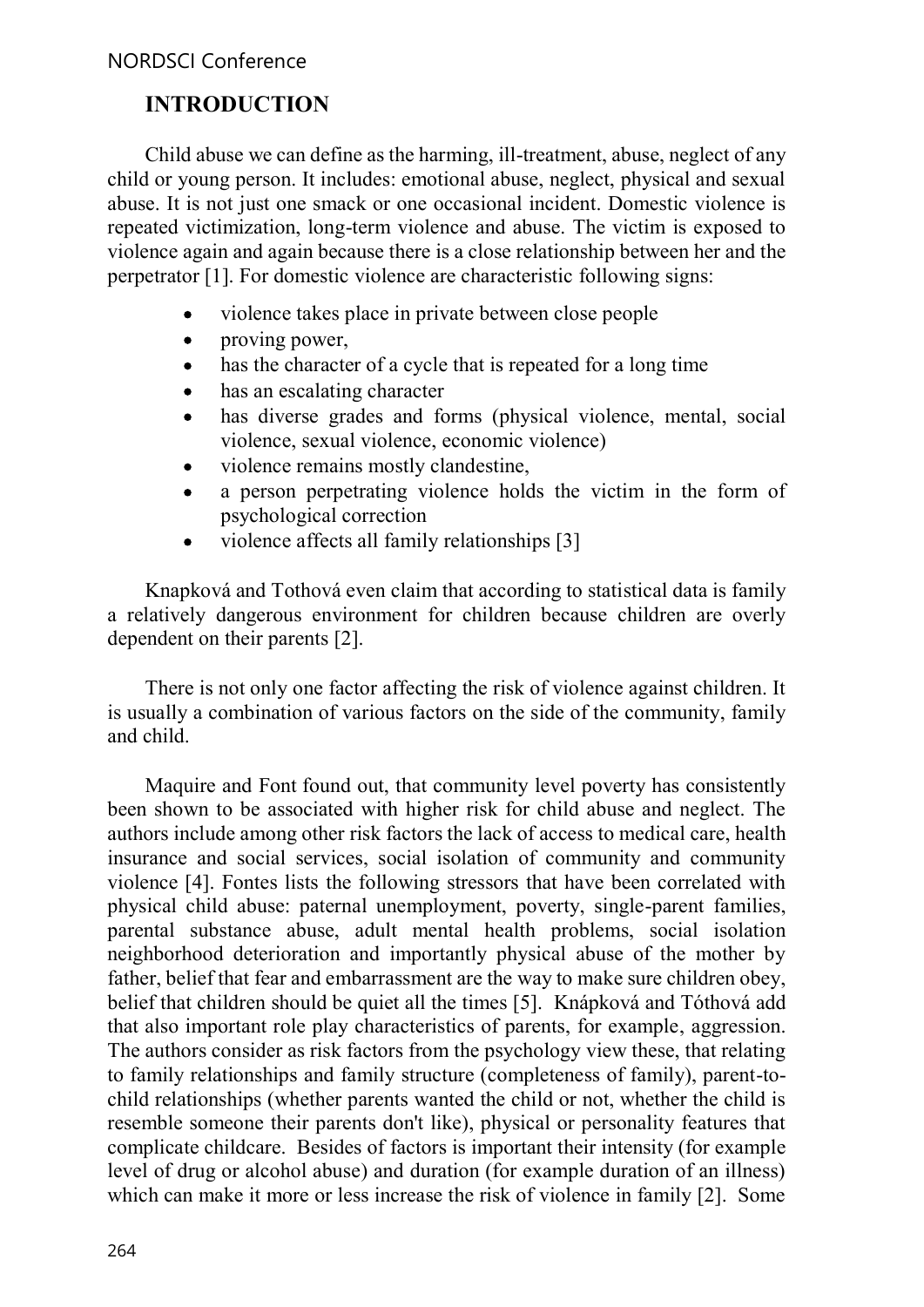#### Section SOCIOLOGY AND HEALTHCARE

children have certain characteristics that make it more likely that they will be at risk for abuse. These factors include, for example, illness (especially chronic illness), disability, crying for extended periods, feeding problems, physical appearance (for example resembles someone who is viewed negatively by the parent/caregiver). Fontes states, that in families, where the father is physically violent toward the mother is a higher rates of child physical abuse by both parents [5].

As some research suggests, child abuse is one of the pathological phenomena, in which intergenerational transmission often occurs [7], [8]. It is known as the intergenerational cycle of violence which is based on the fact that experiencing physical abuse in childhood will lead to increased risk for physically abusing one's own children. Child abuse and neglect involve a betrayal of trust, care, and protection within the very relationships upon which the child relies upon for care. Psychological trauma arising from child abuse and neglect is referred to as complex, or developmental trauma. This accounts for the impact of the trauma on the ongoing development of the child into adulthood. Leeman´s intergenerational continuity research suggests that parents' childhood experiences and current psychosocial functioning are expressed in their parenting behaviour. To break this cycle of violence is important to be aware of the factors which increase the risk, severity and impact of child abuse [6], [7].

Not only risk factors but also protective factors are very important in examining the risk of a family in case of a child´s risk. Protective factors are attributes of individual, families, communities that can promote wellbeing and reduce the risk for negative outcomes. Building protective factors for children exposed to domestic violence can help increase resilience in the short term. It can also promote skills, personal characteristics, knowledge, relationships. According to the evidence to date for children exposed to domestic violence we can include the following as a protective factors: supportive family environment and social networks, concrete support for basic needs, nurturing parenting skills, stable family relationships, household rules and child monitoring, parental employment, parental education, adequate housing, access to health care and social services, caring adults outside the family who can serve as role models or mentors, positive school environment [9], [10].

#### METHOD

The main aim of our research was to identify risk factors which workers from the Department of Social and Legal Protection of Children and Social Curatorship observe in families where child abuse is reported. In our research we were looking for answers to research questions: What are the personal characteristics of the perpetrator?; What are the relationships between parents in the family where is present violence?; What are the child's manifestations on which is violence committed?; Which protective factors are important for eliminate family violence?. The research has been conducted using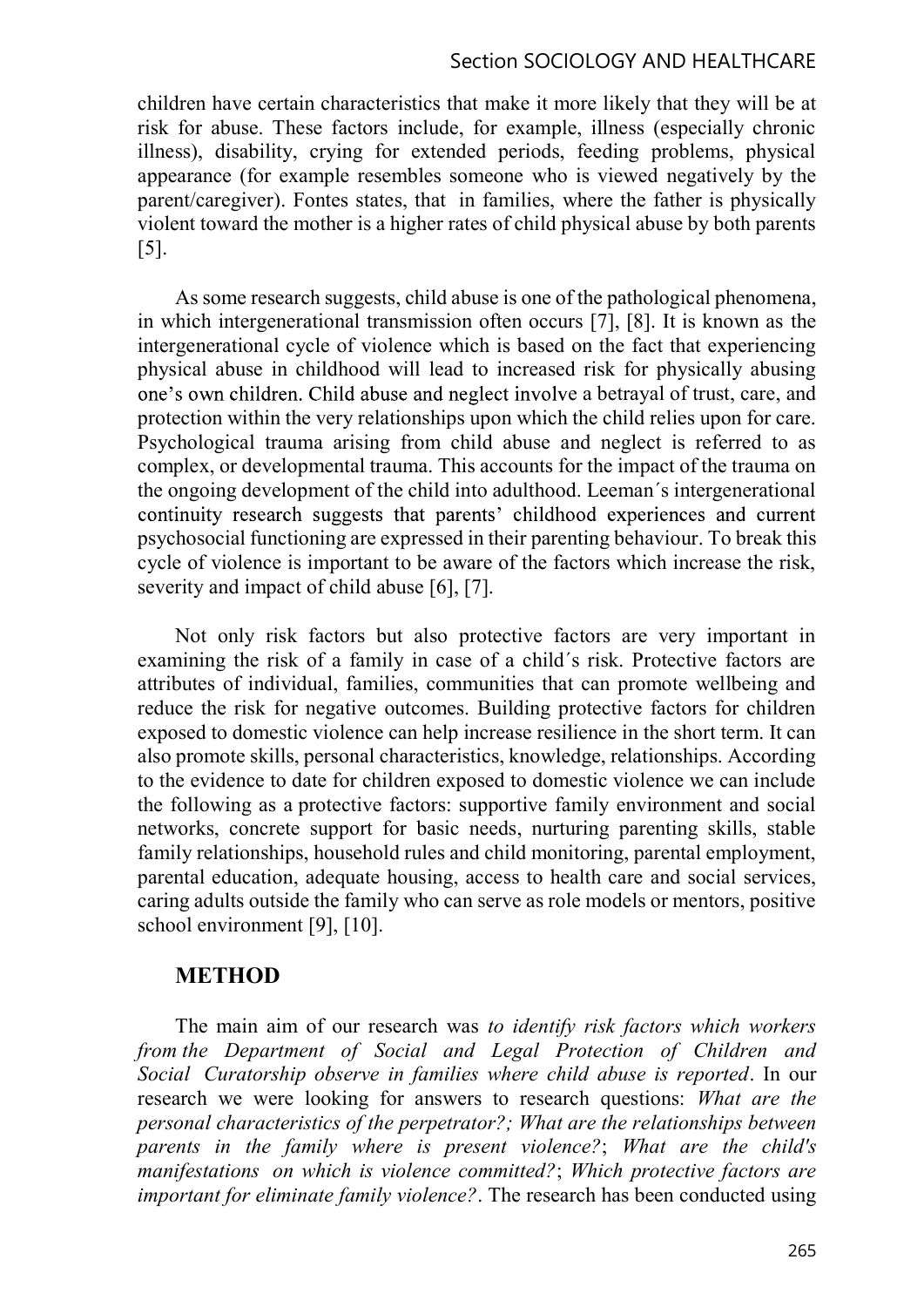#### NORDSCI Conference

a qualitative research strategy. The interview has been used in order to collect the data. Participants were selected by deliberate selection. The survey sample consisted from 11 workers (Women, Mean age 35.46) from the Department of Social and Legal Protection of Children and Social Curatorship by the Local Labour Office, Social Affairs and Family and they have been work at least 5 year in Department of Social and Legal Protection of Children.

## RESULTS

The analysis of the data obtained through the semi-structured interview gave us answers to research questions. In this section, we would like to inform the reader about the important findings. We support our findings with some of the interviewees' statements. Participants in the research reported, that risk factors of violence may occur at three levels – community level, parental level, and child level. Some workers claim that most of their clients come from excluded areas where there is a higher incidence of socio-pathological phenomena: "In regarding of Ladislav's Court (it is so-called an area that is on the outskirts of the city and it has socially weaker citizens, mostly Roma), essentially, everyone practices everything there. Whether shouting, beating, alcohol, drugging. Overall, it is not difficult to observe absolutely everything there.  $(PI)$ " In the margin parts of the city, inadaptable residents accumulate and the child does not have to look at violence from his parents, but when he comes out on the street and sees how people behave with each other... Essentially, If adult does not copy the violent behaviour, the child copy it  $(P6)$ . "When violence occurs, the environment in which the child grows up plays a significant role. In the excluded areas, violence occurs often, basically in every second family  $(P8)$ ." Based on the analysis of interviews, these risk factors are most common at the community level: unstimulating environment, isolation of the environment, crime and occurrence of socially pathological phenomena as well as toleration of violence by members of the community.

The family environment plays an important role in the child's life. The child is emotionally fixed to the environment, which determines his/her first patterns of behaviour - is a kind of cultural pattern from which the child takes patterns of behaviour, takes the views on life, and gains basic moral standards of behaviour [11]. However, it should be remembered that, just if a family can have a positive effect on a child, it can be also the other way around. In 80% of cases, a parent is the identified perpetrator, so the majority of child abuse is committed by someone who knows the child [12]. In our research, all workers agree that the families with violence with whom they work are "socially weaker" families: "My all families" are socially weak, few of them work, most of them receive state benefits  $(PI)$ ." "In the socially weaker families, who are explicitly dependence to the state benefits, alcohol occurs in lesser extent because they can't afford it... but where at least one parents works, or for example, family take parental allowance and they have a little more money, so in these families is also alcohol  $(P8)$ ." In addition, a method of education that includes intentional but also unintentional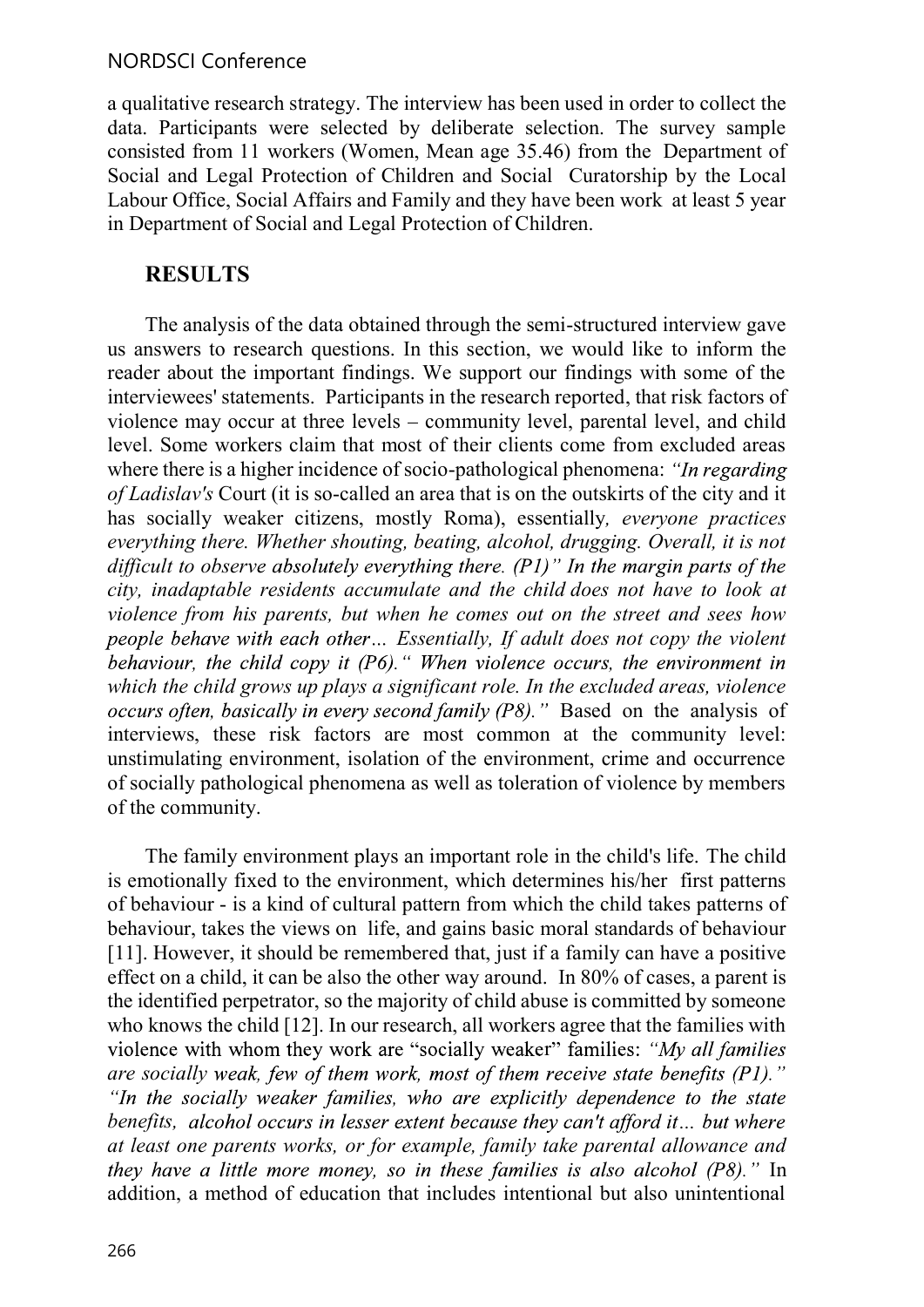affecting on the child also plays an important role [12]. Family members, with whom our participant's works, often have only basic or even no education, on the one hand it may not affect their ability to adequately educate children, on the other hand, if there is no other compensation mechanism, this may be reflected in insufficient parenting skills. This is also reflected in our participants' statements: "When a woman begins to give birth from 16 or 18 years old, she acts as a child herself, she doesn´t know lead her children, that this should make it look like this, or you should go to school ...( $P4$ ). " "Essentially, everything is related to the parenting skills that they don´t have it and which, as children, have not been given, so that they cannot give them further  $(P2)$ . "With these Roma" families ... they just don't realize that they somehow hurt the child when they hit him. They take it as an educational tool  $(P8)$  "...whether they are clueless, screaming, slapping, beating, it is a tool for them to have calm (P1). Children learn methods are passed down from one generation to another [5]. Collins points out that abuse can be resulted from circular causality [14]. Children from few stimulating families where is violence and other social pathological phenomena take negative patterns of behavioir that give their children. Therefore it is difficult to disrupt the cycle. This has also been shown in statements our participants: "The risk factor is the family itself, the cycle, it is most important for them  $(P4)$ ". "I have been working here for a long time and I see that the clients we dealt with as children, now we are working with as adult clients who are doing violence to their children as were done to them. And that's it turns around still.  $(PI)$ ." This intergenerational cycle of violence is confirmed by several authors who claim that adults who were abused as children have high probability of becoming abusive parents, or perpetrators in abusive intimate relationships [1], [8]. The literature describes protective factors that mitigate the impact of violence on child behaviour. One of the protective factors at community level is the positive environment of the school. Many times school corrects the negative impact of the family, but the end result depends on the overall context of all the factors, their strength and the quality of those impacts [10]. This is also pointed out by our participants and emphasize that, if the school operation is not systematic and long-term, the changes will be as little as no possible: "It would be best if they were incorporated into ordinary society so they could be also see other forms of behaviour. On the other hand, it will not help if they are only incorporated in school. Of course, it would be positive for children to see that pupils can behave differently and have respect for the teacher or, other words, for some authority, but if they are evicted somewhere on their street , those 5 or 6 hours at school will not help them, because the rest time they will spend at home, in an environment where behaviour other people is not right.  $(P1)$ . "The community where the child grows up is stronger than the school environment  $(P3)$ " One of the other starting points that our participants see is a complete cut from the pathological environment: "If families are able to break away from everything, at least go to the shelter, it's not ideal place, but still better than staying in a margin´s area  $(PI1)$ ".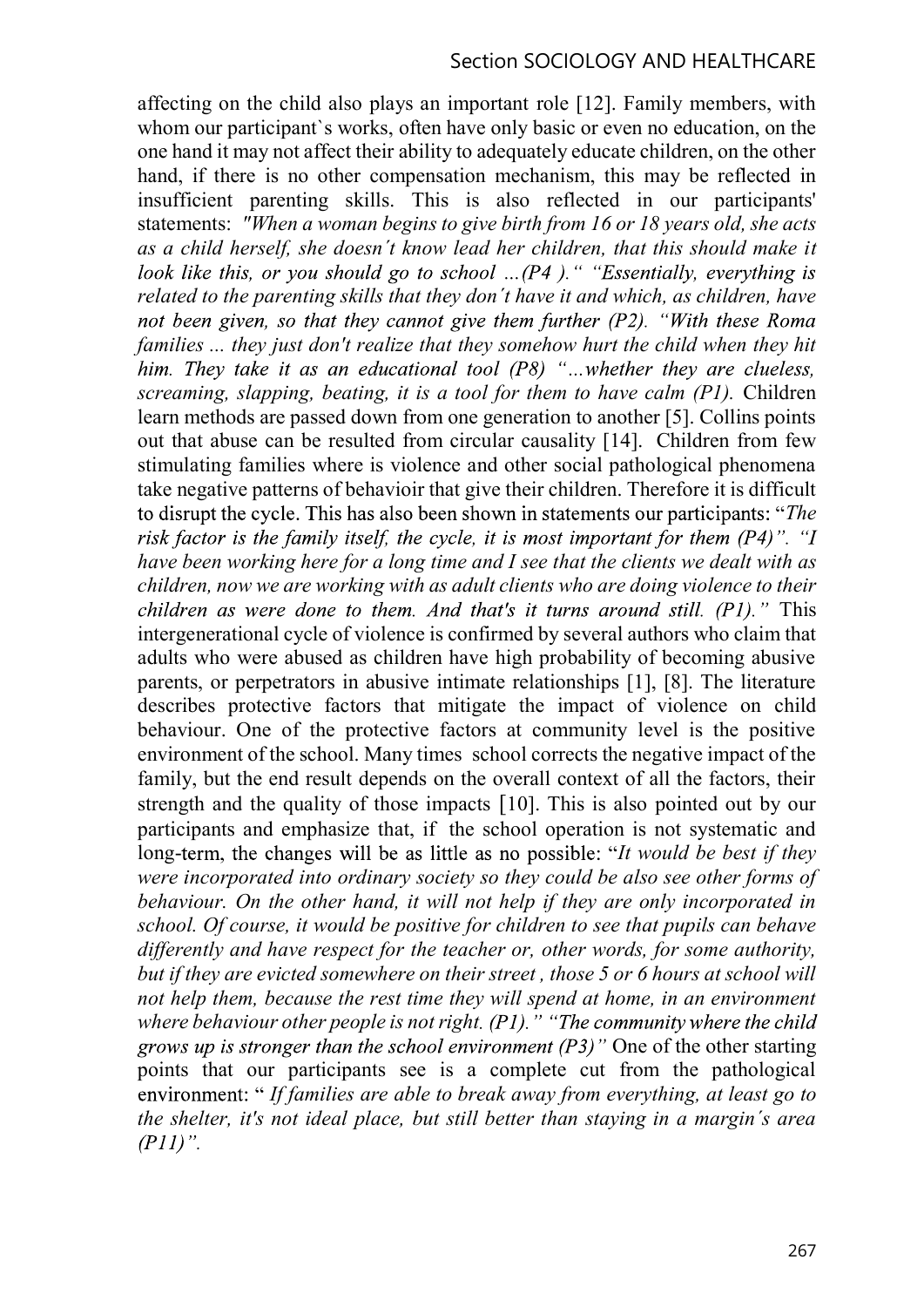#### NORDSCI Conference

Some children have certain characteristics or behaviours that make it more likely that they will be at risk for abuse. According to our participants the risk factors on the side of the child are the disobedience and mental backwardness that some parents cannot always realize. "When a man come to home tired, and the children shout, run, of course he is nervous and then he solves it the fastest possible way  $(P1)$ ". "In most cases, there is mental backwardness and, often, the parents do not realize that the child may be affected in this way. They don't see physicality, so they say that the child doesn't know behave. But they don't know behave because they did not get upbringing, also the clear rules and boundaries (P11)."

For better clarity, we present above risk factors in the following table:

| social and legal protection |                                                                                    |
|-----------------------------|------------------------------------------------------------------------------------|
|                             | Risk factors on the Unstimulating environment, isolation of environment,           |
| level<br>$of \vert$         | criminality and occurrence of socially pathological phenomena,                     |
| community                   | tolerating violence,                                                               |
|                             | Risk factors on the Lack of parenting skills, unemployment, transferred experience |
| level of parents            | from childhood, (intergenerational transmission of violence),                      |
|                             | lower mental level of parents                                                      |
| Risk factors on the         | Disobedience, mental backwardness,                                                 |
| level of children           |                                                                                    |

Table 1: Risk factors of incidence of violence by workers from department of social and legal protection

One of the other subgoals was the find out what are personal characteristic of perpetrator. Often, in such families, the mother is submissive and the father is aggressive: "...there was a lower mental level. Violence was mainly from the father's side, the mother was very submissive, she did not stay with the child because she was beaten as well...  $(P1)$ . " "Participants are correspond on certain features that are characteristic for the perpetrators: "...overall more aggressive expression, speech is sharper, do not like to cooperate  $(P6)$ " ... explosive nature, and in particular there is no willingness to cooperate. We will come to household and automatically: Are you here again? What you came for? Who sent you? I know that was my neighbour I will give him!...and such speech. These are features of perpetrator, who is able to put hand on a child or on the women  $(P4)$ ." On the other side some participants states that some aggressors do not seem at all at first sight: "I work with family where father affect very politely, no one would talk about him that he is a rapist. When I come to the family he is very willing and tries not to hide anything. But if I go there randomly, shouting comes from the beginning of the street  $(P8)$ " However, exist also cases of violence coming from the mother: "especially when she change the partners, thus, she is without a partner and she cannot sort this out with the children and with violence she wants to earn respect. Or she is with another partner whose children do not respect (P9)

In literature is mentioned, that no exist "typical" abuser and people who abuse children may be male or female [12]. However, we can say that mostly the perpetrator is a man / father. In general they are characterized by certain features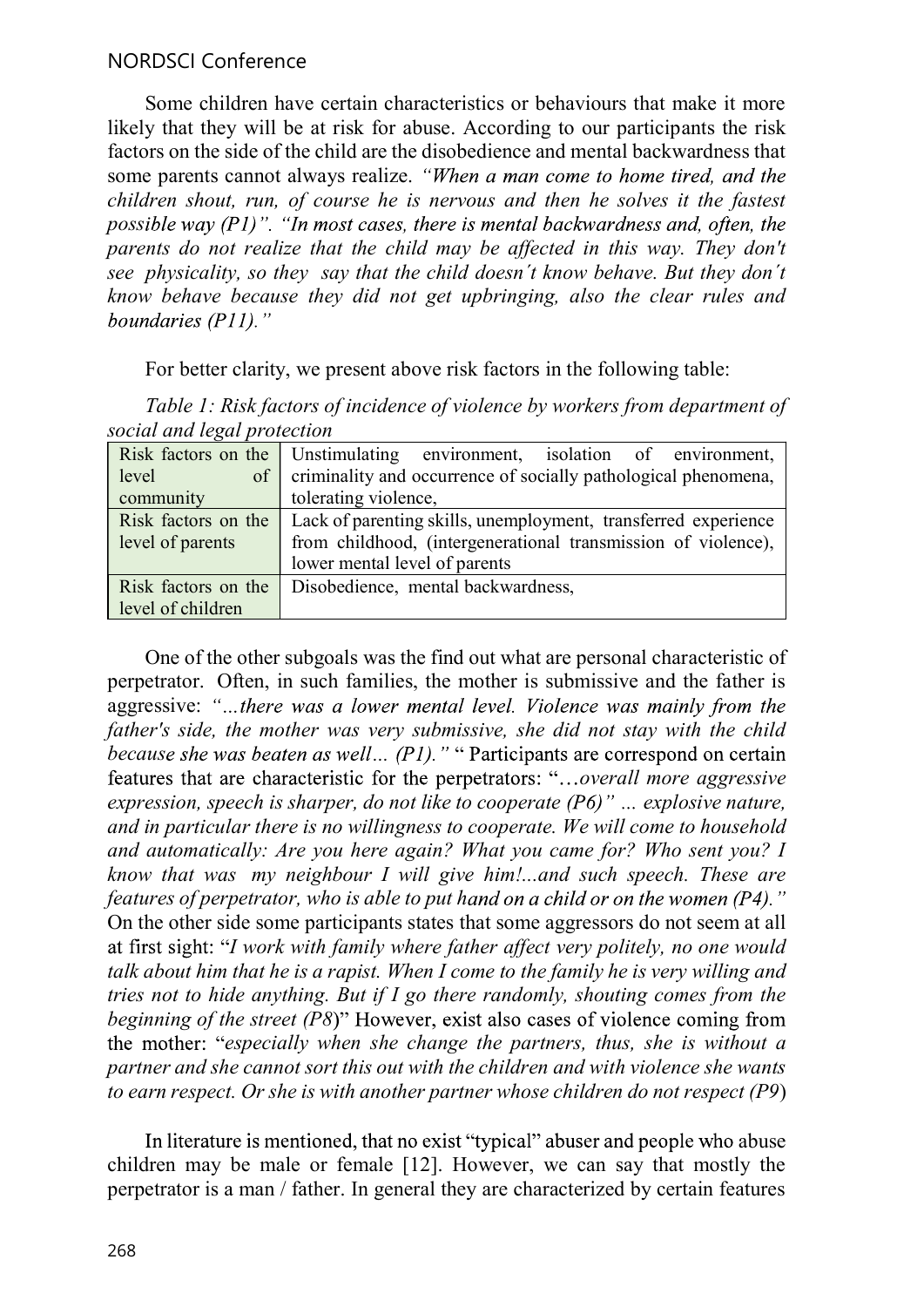such as: tend to be more generally angry and hostile, less assertive, tend to justify or accept the use of violence, weak cooperation.

Another of the sub-goals was to find out what are the child's manifestations of violence. As with the characteristics of the rapists, the child's manifestations can be various and depend on the child's age but also on his or her personality characteristics: "the smaller children are mostly withdrawn because they are afraid that will be beaten in school, but older children are already more aware that they have some power and if they kicking or slapping, they really hurt, and they can do something to someone, so they discharging anger and basically copy bad behaviour  $(P1)$ . "they are afraid, fearful, communication at the beginning is difficult with them, but when you talk to them nicely, you can see how affraid fall out of them, but they still remain careful because the hit can come at any time  $(P9)$ ."

Workers 'statements are consistent with experts' claims that children on that have been perpetrated the violence, often be situated themselves on two poles either they are excessively withdrawn or excessively aggressive [13].

In school-age children, this may also result in a deterioration in school performance, which is also caused to the inability to concentrate. This problem is caused by disturbing memories of a traumatic event. There are often problems with behaviour in the form of frequent conflicts or, conversely, avoiding any contact with others. Uncertainty, helplessness and the resulting aggression are frequent in adolescents, which can lead to a self-destructive inclination. Finding the meaning of life is marked by frustration from a traumatic event. They can consciously revolt, ignoring school, acting asocial, using alcohol and drugs [11], [14].

#### **CONCLUSION**

Family plays key role in the development of children and adolescents. Children depend on parents and family to protect them and provide for their needs. However, this is not always true. In the above text, we focused on analyzing interviews with workers from the Department of social and legal protection about families in which violence occurs. It is clear from the data presented that workers consider the risk factors of violence at the level of community, family, and child. At the community, level is it mainly the isolation of the environment an occure social pathological phenomenom, at the family level is it mental backwardness of parents and lack of parenting skills and at the child level is it mainly disobedience and mental backwardness. Evidence also suggests that age is predictive of abuse risk. Younger mothers are more prone to abuse because they often have an unwanted child or do haven´t enough parenting skills. As next predictive is an area of residence. Areas characterized by poverty broke homes have tend to weaken the social networks and exacerbate ineffective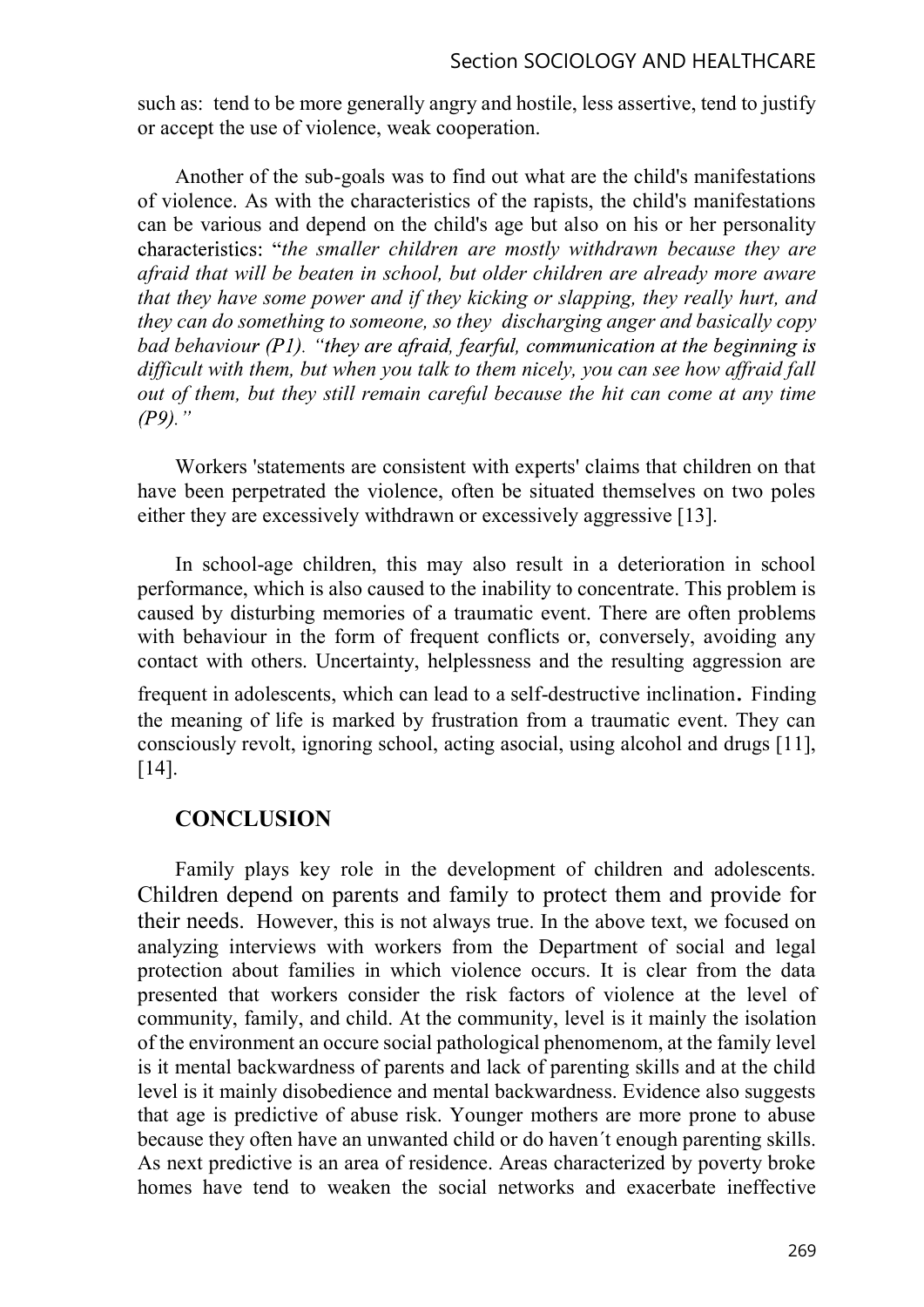## NORDSCI Conference

parental hehavior. Is important to focus attention to reinforcement protective factors and so prevent occurrence of intergenerational cycle of violence that can passed down from generation to generation. We consider necessary help parents reduce the number and severity of disciplinary encounters with their children, reduce or eliminate their use of corporal punishment, reduce parental isolation and stress and detect and eliminate the battering women. Many times, also the school corrects the negative impact of the family, but the end result depends on the overall context of all the factors, their strength and the quality of those impacts. By creating optimal conditions for the development of interest activities as well as the using the many-sided offer of free times activities of the institutions, the school has a chance to gain the trust of children not only in the field of education but also in their free time of children.

# ACKNOWLEDGEMENTS

This paper was prepared as a part of the project Identification of manifestation of social riskiness of families in selected indicators and their impact on social functioning of families (VEGA 1/041/17) and project Identification of mechanisms of early diagnosis of CAN syndrome (APVV 16-0205)

# REFERENCES

[1] MCCLENNEN J.C. Social work and Family Violence, Theories, Assessment and Intervention. Spinger publishing Company. New York. 2010. ISBN 978-082611132-6

[2] KNAPKOVÁ, D., TÓTHOVÁ, M.: Deti ako obete domáceho násilia. 2010. Dny práva – 1. ed. Brno: Masarykova Univerzita https://www.law.muni.cz/sborniky/dny\_prava\_2010/files/prispevky/07\_nasili/T othova\_Marcela\_(1795).pdf

[3] Ministerstvo vnútra Slovenskej republiky.Domáce násilie. 2019. https://www.minv.sk/?nasilie

[4] MAGUIRE-J. K, FONT S.A. Community and Individual Risk Factors for Physical Child Abuse and Child Neglect: Variations by Poverty Status. 2017. SAGE journals. https://journals.sagepub.com/doi/10.1177/1077559517711806

[5] FONTES A. L., Child abuse and Culture. Working with Diverse Families. New Yourk/London 2008. pp. 229. ISBN 978-1-59385-643-4

[6] WIDOM C. S., CZAJA, S.J., DUMONT. K.A. Intergenerational transmission of child abuse and neglect: Real or detection bias? 2015. https://www.ncbi.nlm.nih.gov/pmc/articles/PMC5308058/

[7] LEEEMAN J.M.: Living our parents' trauma: Effects of child abuse and neglect on the next generation. 2018. https://researchbank.acu.edu.au/theses/655/

[8] Center for Disease Control and Prevention: Risk and Protective Factors.2019.